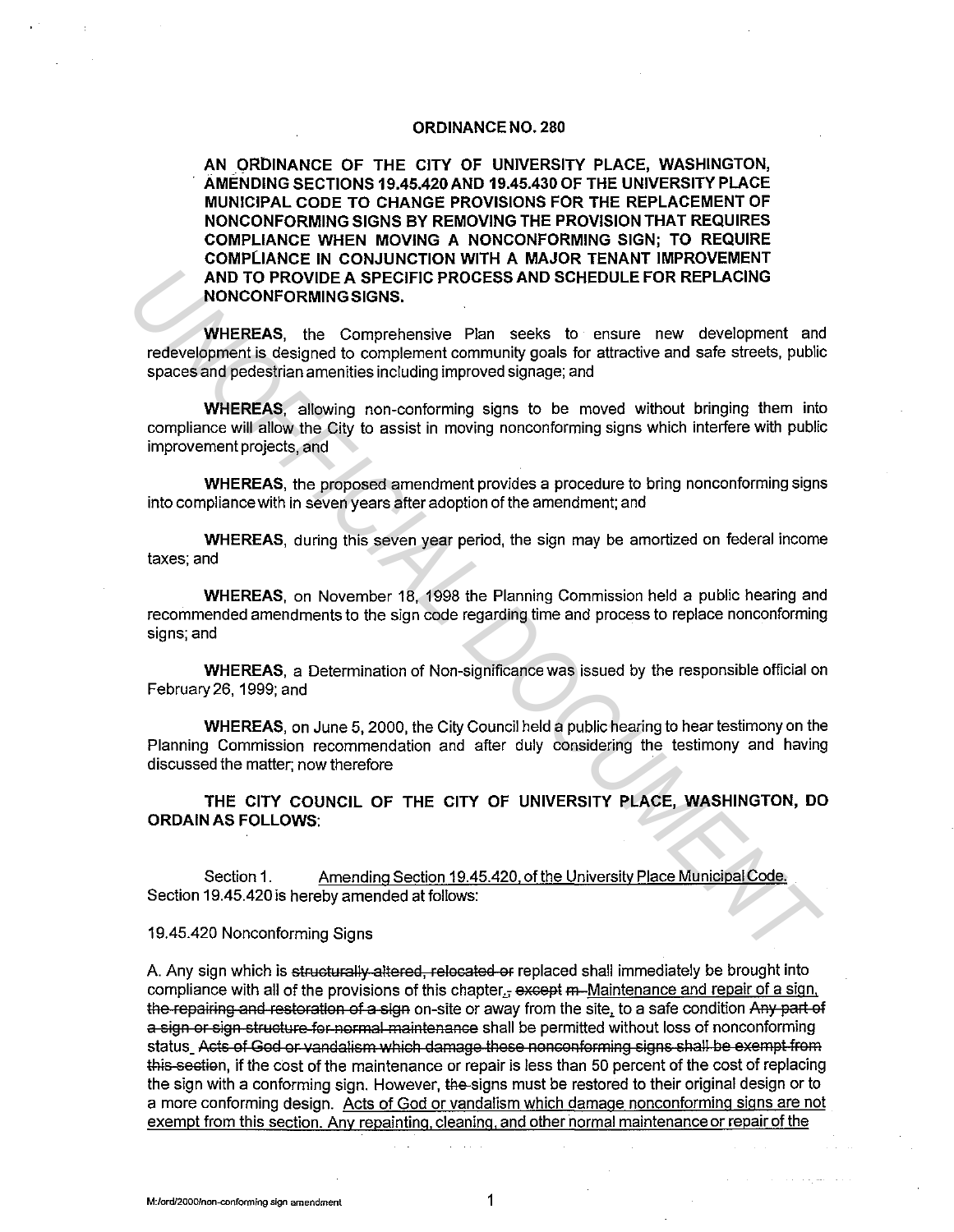sign or sign structure shall not modify the sign structure or copy in any way which makes it less in compliance with the requirements of this code.

B. For purposes of this title, a sign face or message change shall be subject to the following provisions:

1. A sign face or message change on a nonconforming sign is not allowed as an alteration when the affected property and sign structure have been abandoned for greater than 90 davs:

2. A sign face or message change shall be allowed as an alteration only for existing conforming signs and for nonconforming signs prior to their amortization expiration date; and

3. No sign permit shall be required for allowable sign face or message changes.

C. Signs in existence on the effective date of this chapter which do not comply with provisions regulating flashing signs, use of par spotlights or rotating beacons, rotating and revolving signs, flags, banners, streamers, or strings of lights, balloons or temporary or incidental signs shall be made to conform within 90 days from written notice by certified mail given by the director.

D. Any nonconforming sign-used-by-a-business, shopping-center, or business complex must be brought into conformance in conjunction with:

1. A major tenant improvement; or

2. Prior to any expansion or change in use which requires a site review of conditional use permit.

All nonconforming signs must be brought into conformance with the same provisions as are required for new signs. No building permits for new construction may be issued until compliance with this provision is assured.

E. Variances can be granted using the variance procedure of this chapter to alleviate unusual hardships or extraordinary circumstances which exist in bringing nonconforming signs into conformity. The variance granted shall be the minimum required to alleviate the hardship or extraordinary circumstance.

Section 2. Amending Section 19.45.430, of the University Place Municipal Code. Section 19.45.430 is hereby amended at follows:

19.45.430 Replacement of Nonconforming Signs.

A. To ease the economic impact of this code on uses with substantial investment in signs in existence on the date of adoption of this section, this section provides until July 1, 2004 for continued use of a nonconforming sign in its existing state. Any sign which is nonconforming in that it does not conform with respect to the regulations in this chapter shall either be removed or brought into compliance with the chapter requirements within the time period specified herein.

Except as provided in this chapter, signs in existence on August 31, 1995, which did not conform to the provisions of this chapter, but which were constructed, erected, or maintained in compliance will all previous Pierce County regulations, shall be regarded as nonconforming. Each nonconforming sign and sign structure-shall be allowed to be displayed for a period of time that allows a reasonable opportunity for the owner to benefit from the investment made in the sign. This period shall be seven years. After this time has expired, nonconforming signs and sign structures shall be removed or otherwise brought into compliance with this code. The table below establishes a fair and equitable time schedule for such compliance. Where there is no record of a permit being issued, the sign shall be considered illegal.

M:/ord/2000/non-conforming sign amendment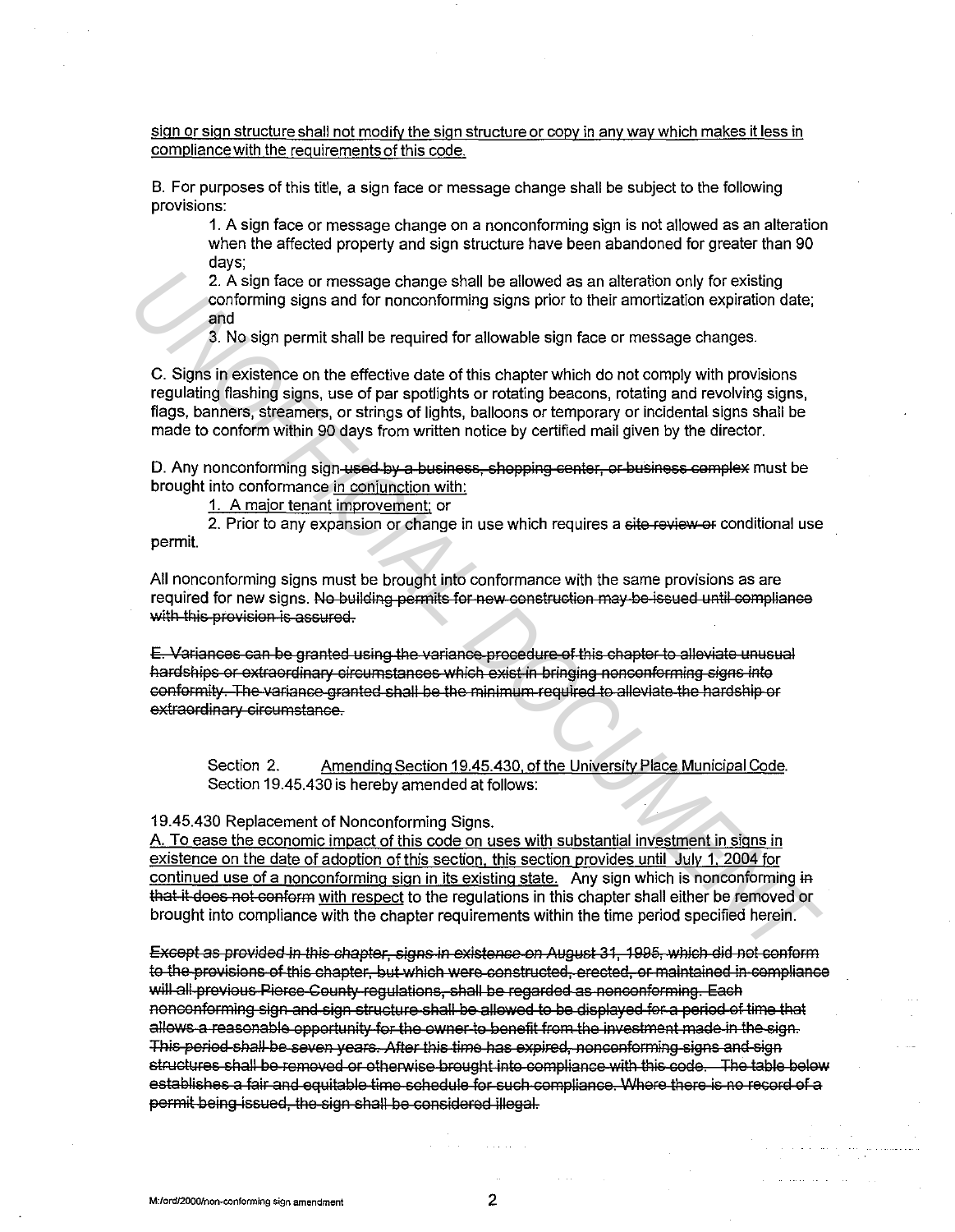Date of Permitting-------- Date of Removal  $1/01/95 - 8/31/95 - 12/31/02$ 1/01/84 - 12/31/94 - 12/31/01 1/01/93 - 12/31/93 - 12/31/00<br>1/01/92 - 12/31/92 - 12/31/99 1/01/92 - 12/31/92 1/01/91 - 12/31/91 12/31/98 Prior to 12/31/90 12/31/97

8. The director shall. as soon as practicable. survey the city for signs which do not conform to the requirements of this code. Upon determination that a sign is nonconforming or illegal. the director shall use reasonable efforts to so notify in writing, the sign user or ownerof the sign. and where practicable the owner of the property on which the sign is located. The business with which the sign is associated shall be presumed to be the sign user under this code. Notification shall include:

1. Whether the sign is conforming, nonconforming or illegal;

2. Whether the sign may be eligible for a nonconforming sign permit.

If the identity of the sign user, owner of the sign, or owner of the property on which the sign is located cannot be determined after reasonable inquiry, the notice may be affixed in a conspicuous place on the sign or on the business premises with which the sign is associated.

C. Any sign which does not conform with the provisions of this code is eligible for a nonconforming sign permit; provided it meets all of the following requirements:

- 1. The sign must be an on-premise sign;
- 2. The sign must not be a temporary sign;

3. The sign must not be a sign prohibited by UPMC 19.45.070; and

The sign must not be an illegal sign (constructed or placed illegally).

D. Each sign user having nonconforming signs which meet the requirements of subsection CC) of this section shall be permitted to retain one (only) such sign along each street upon which the business premises fronts. A nonconforming sign permit must be obtained for each sign to be retained.

E. A nonconforming sign permit is required for each nonconforming sign identified under subsection (8) of this section. The permit shall be obtained by the sign user or the sign owner. or the owner of the property upon which the sign is located, within 60 days of notification by the city (under subsection (B) of this section) that the sign is nonconforming. The permit shall expire on July 1. 2004. Applications for a nonconforming sign permit shall contain the name and address of the sign user, the sign owner. and the owner of the property upon which the sign is located. and such other pertinent information as the director may require to ensure compliance with the code. The director may waive specific submittal requirements determined to be unnecessary for review of an application. **E. The direction and as soon as practicele** survey the dirk for signs which do not conforming the distance and in the direction of the distance and when the distance and in the sign of the sign of the sign of the sign of

F. A nonconforming sign for which no permit has been issued within the 60-day period shall within six months from the date of initial notice by the city be brought into compliance with the code or be removed. Failure to comply shall subject the sign user, sign owner or owner of the property on which the sign is located to the remedies and penalties of UPMC Chapter 1.20. If a sign loses its nonconforming status because it is replaced the nonconforming sign permit shall become void and the director shall notify the sign user. sign owner and/or owner of the property upon which the sign is located of cancellation of the permit or designation and the sign shall be removed.

G. An illegal sign which does not comply with the requirements of this code and which is not eligible for a nonconforming sign permit under subsection CC) may be immediately removed by the city if the sign is located on city property or right-of-way. The city may remove an illegal sign located on private property in accordance with the provisions of UPMC Chapter 1.20